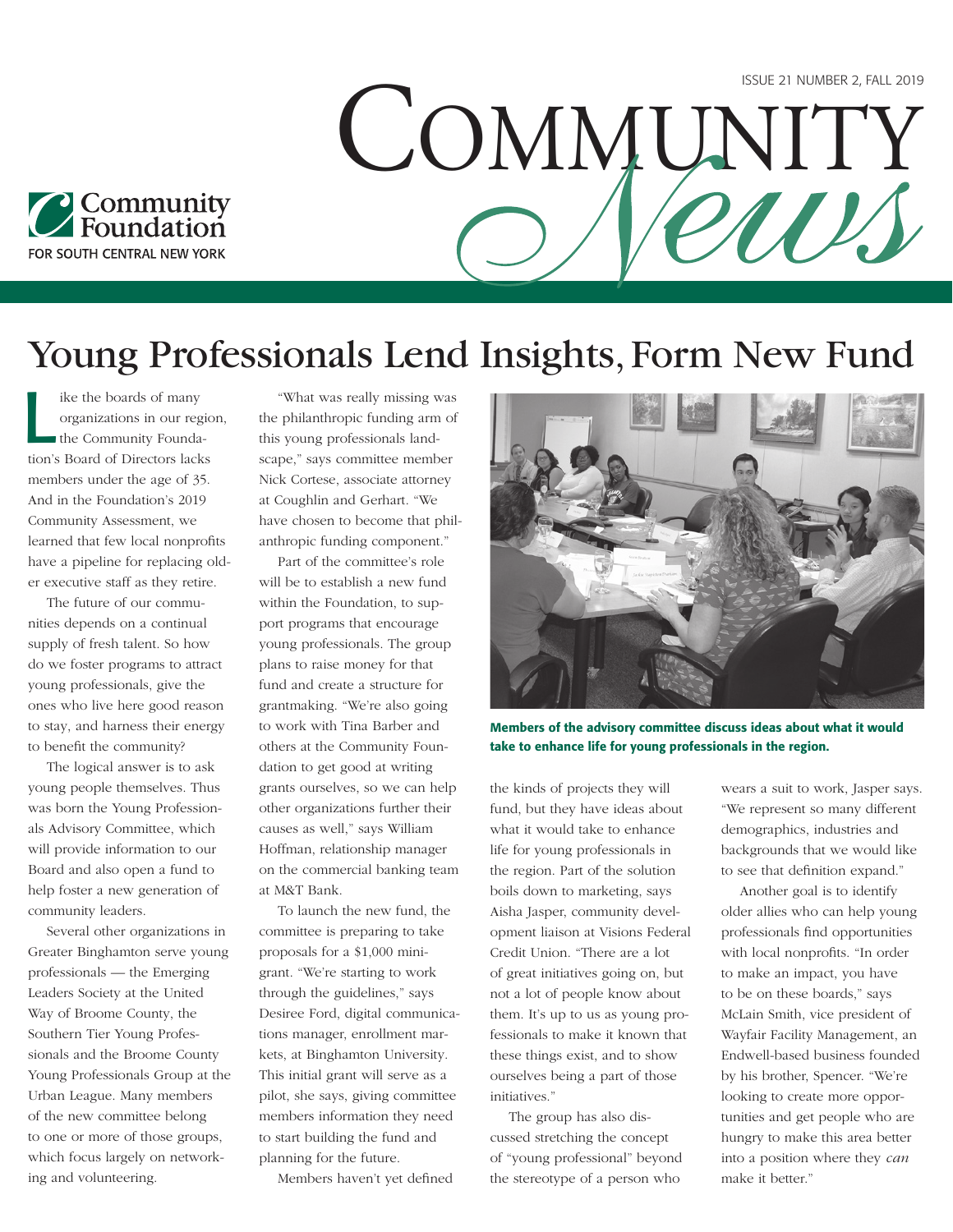# Arts Groups Unite for Beethoven's Birthday

Wusic lovers in Greater Binghamton<br>
are planning an unforgettable 250th<br>
birthday party for composer Ludwin<br>
and Both area The featurities will take the f are planning an unforgettable 250th birthday party for composer Ludwig von Beethoven. The festivities will take the form of the Beethoven Project, billed as "A Two-Year Celebration of Beethoven and Beyond." Led by the Binghamton Symphony, the series will also include concerts and presentations by many other local arts organizations.

The Beethoven Project got its start when the Philharmonic decided to perform all of Beethoven's symphonies as a cycle, in chronological order over six evenings. The series will culminate on the composer's 250th birthday, December 16, 2020, with Beethoven's Ninth. The performance will feature a "super

choir," made up of members of the Binghamton Downtown Singers, the Madrigal Choir of Binghamton, the Southern Tier Singers' Collective and several student choirs from Binghamton University.

The Philharmonic's concert schedule was only the beginning. "We started asking other arts organizations if they'd like to participate," said Brittany Hall, interviewed in July, shortly before she left her post as the Philharmonic's executive director to take a new position.

The arts community responded with plans to feature Beethoven in a broad range of performances and presentations. For example, the Tri-Cities Opera will include work by Beethoven in a concert called "We Shall Find Peace" on November 10, 2019. The dance troupe Galumpha will perform to "Wellington's Victory Opus 91" at the Goodwill Theatre's Schor Family Firehouse Stage on September 28 and 29, 2019.



The Binghamton Community Orchestra will feature a different Beethoven overture at each of its concerts in the 2019-20 season.

And that's not all. "We have both the Roberson Museum and the Discovery Center doing special programming for children," said Hall. "The Summer Savoyards are doing a 'Who Killed Beethoven?' mystery dinner at the Bundy Museum."

The Philharmonic's conductor, Daniel Hege, will lead a Beethoven book club; the Philharmonic will screen several movies about Beethoven; and those so inclined can take a yoga class at the Broome County Forum while a cellist plays some of Beethoven's more contemplative pieces.

At several of the Philharmonic's performances, audiologist Rebecca Jacob will join Hege in a lecture on hearing loss and the effect of Beethoven's deafness on his symphonies. Also, the Southern Tier Independence Center will provide an American Sign Language (ASL) interpreter to work onstage during all of the Philharmonic's Beethoven concerts.

A \$15,000 grant from the Community Foundation to the Philharmonic will support marketing efforts for the series. These will involve a great deal of community collaboration, as arts organizations share databases and advertise the whole series at each performance.

"Binghamton is very lucky with the number of arts organizations we have," Hall said. And, she added, cooperation and information sharing are crucial to the success of the arts in Binghamton.

## COMPETITIVE GRANTS: SPRING 2019 *from the Community Fund and Special Funds*

Binghamton Philharmonic \$15,000 support for the "Beethoven Project" *(Broome)*

Binghamton University Black Student Union

\$2,000 support for transportation of at-risk youth to campus visiting/mentoring program *(Broome)*

**Broome County Public Library \$1,250 support to** enhance adult programming at the library (*Broome)*

Broome-Tioga BOCES \$15,000 for support of a summer feeding program for students and families in need *(Broome/Tioga)*

Center for Gender, Art, and Culture \$8,000 for support of the "Northside Mural Arts Project" *(Broome)*

Chenango River Theatre \$15,000 for general operating support for their 2019 season *(Chenango)*

Chenango United Way \$15,000 support for the Greater Chenango Innovative Readiness Training Program, which brings 250 military service personnel to Norwich to provide no-cost medical dental, vision and veterinary care to approximately 2,000 uninsured or underinsured residents *(Chenango)*

Chenango Valley CSD \$2,500 for support of early literacy/numeracy programs *(Broome)*

#### Community Arts Organization of Oneonta \$12,000 for support of HVAC improvements in their historic building *(Otsego)*

Cornell Cooperative Extension of Broome \$5,000 support for STEMfest *(Broome)*

Cornell Cooperative Extension–Delaware \$4,050 to support scholarships to 27 Delaware County youth to attend 4-H summer camp *(Delaware)*

Deposit Lumberjack Festival \$1,500 for support of a "Gateway to the Catskills" tent at the festival *(Broome)*

Edmeston CSD \$5,000 to support moving their community garden outdoor classroom *(Chenango)*

Empire State Special Needs Experience \$2,900 partial award to support renovations to handicapped accessible showers *(multiple counties)*

George F. Johnson Memorial Library \$5,000 for support of a mobile hot spot loaning program *(Broome)*

George P. and Susan Platt Cady Library \$600 to support programming and purchase new materials for their collection *(Tioga)*

Hancock Community Education Foundation \$12,950 to support STEM education workshops/ camps at the Robert W. Nichol Nature Preserve Center in Hancock *(Delaware)*

Helping Celebrate Abilities \$4,000 for support of a portable dual-ramp wheelchair scale *(Broome)*

JC First Presbyterian Church \$5,000 for support of their community outreach coordinator *(Broome)*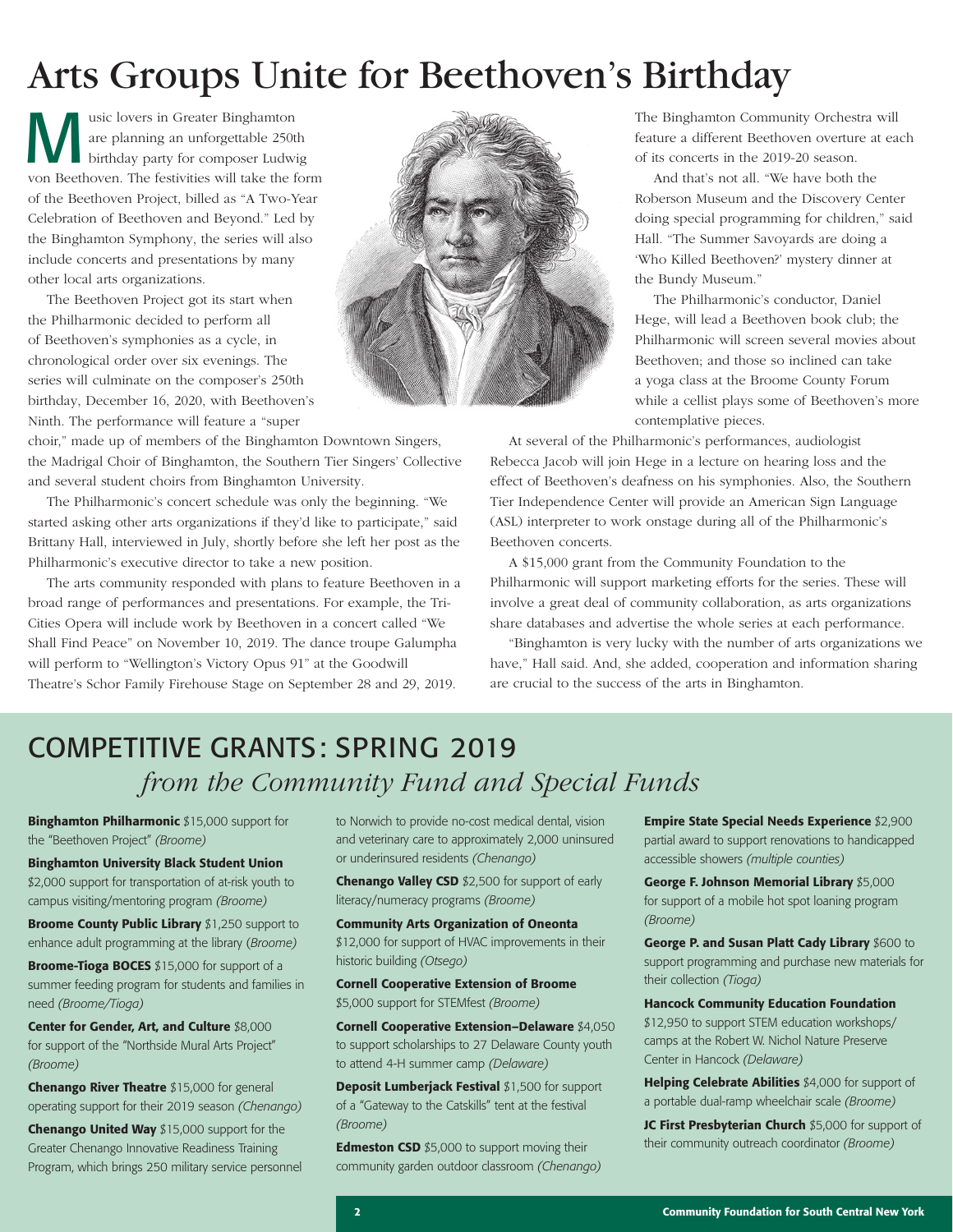## *Sing, Sang, Sung and Willie*: What Libraries Can Do

*by Roberta Scheer* 

or several years when I was a very young<br>child, every three weeks my father would<br>take my brother and me on a two-mile<br>walk to the public library. I would grab the book or several years when I was a very young child, every three weeks my father would take my brother and me on a two-mile *Sing, Sang, Sung and Willie*, by Peggy Gulick, off the children's shelf each time I spotted it. I believe this book helped to shape my life.

The book tells the story of three white pandas in the snowy woods who come upon a shy, young black bear. After teasing, questioning, and friendly play together, the pandas, convinced that the baby black bear is the same as they are but just covered with dirt, bring him home to be cleaned by their mother. Eventually, the bear's giant father finds his son and explains to the pandas that he is just a different type of bear, and they all become friends.

Books and libraries have been crucial to me ever since. From age ten through my early teens, we lived in a newly developed region of the city. I would walk four miles to the nearest library and spend summer afternoons reading modern plays in the adult fiction area. I had summer jobs in public libraries in my mid-teens and studied ancient and foreign literatures in college and graduate school. As an adult, along with jobs that included occasional teaching, writing, and public relations, I worked in magazine publishing and book editing.

Libraries filled gaps and showed me different horizons, places that would otherwise have been foreign or unknown to me. They provided new ideas and varied concepts about how to live, how to stay healthy, how to be independent, how to relate to people and places. They helped me discover new interests. In sum, libraries were critical additions to both my education and my life.

In making site visits on behalf of the Community Foundation, I was surprised to learn that libraries in outlying communities are finding it difficult to survive. Rural communities seem to be ignoring the needs of small libraries and forgetting what libraries can do for residents and their children. Yet, rural communities in New York State today often lack affordable internet connections and access to computers in the home.

Modern libraries are not just places to store books. They still play an important role in educating children and adults, opening their eyes to aspects of life that they may not be conscious of or exposed to. And they are, or should be, equipped with modern electronics for both students and adults to be able to explore, seek out information, and expand their horizons.

Libraries are a vital source of both entertainment and education. They can adapt, becoming a flexible resource for their individual communities as well, and can help to explain and clarify changes in contemporary life and politics. They need only to find financial resources to update their facilities, enabling them to expand their connections with other libraries and the people they serve.

*Roberta Scheer Melville is a member of the Leadership Committee of the Community Foundation's Women's Fund. This article was inspired by some of her recent site visits on behalf of the Foundation. (Pictured below: George P. and Susan Platt Cady Library and Harris Memorial Library)*



Kopernik Observatory and Science Education Center \$15,000 to support roof repairs *(Broome)*

Mary Wilcox Memorial Library \$608 to support the digitalization of the historic *Whitney Point Register* newspaper *(Broome)*

New York Center for Agricultural Medicine and Health \$15,000 to support mini-grant programs for farmers needing financial assistance to improve safety on their farms *(Delaware/Otsego)*

New York Council of Non-Profits \$15,000 for support of the Southern Tier Capacity Builiding program *(multiple counties)*



Southern Tier Zoological Society \$15,000 support for enhancements to the red panda, arctic fox, and two-toed sloth exhibits *(Broome)*

The Place-Norwich \$5,000 for support of the Chenango Youth Philanthropy Council *(Chenango)*

Tioga Center CSD \$5,000 in support of their summer program *(Tioga)*

**Tioga County Rural Ministry \$3,000 support for** personal care items for the food pantry *(Tioga)*

Town of Richford \$500 support for community concerts *(Tioga)*



Town of Vestal Museum \$900 support for the annual Haudenosaunee Festival *(Broome)*

Unatego CSD \$9,150 support for the Backpack Feeding Program to reduce food insecurity for needy students/families *(Delaware/Otsego)*

United Way of Delaware/Otsego \$5,000 for support of the Dolly Parton Imagination Library early literacy program in Walton *(Delaware)*

Valleyview Elementary School \$2,000 for support of a sensory wall and seating *(Otsego)*

Wilson Children's Center \$12,800 support for operating expenses anticipating their move to Deposit Central School *(Broome)*

#### **Total: \$235,708**